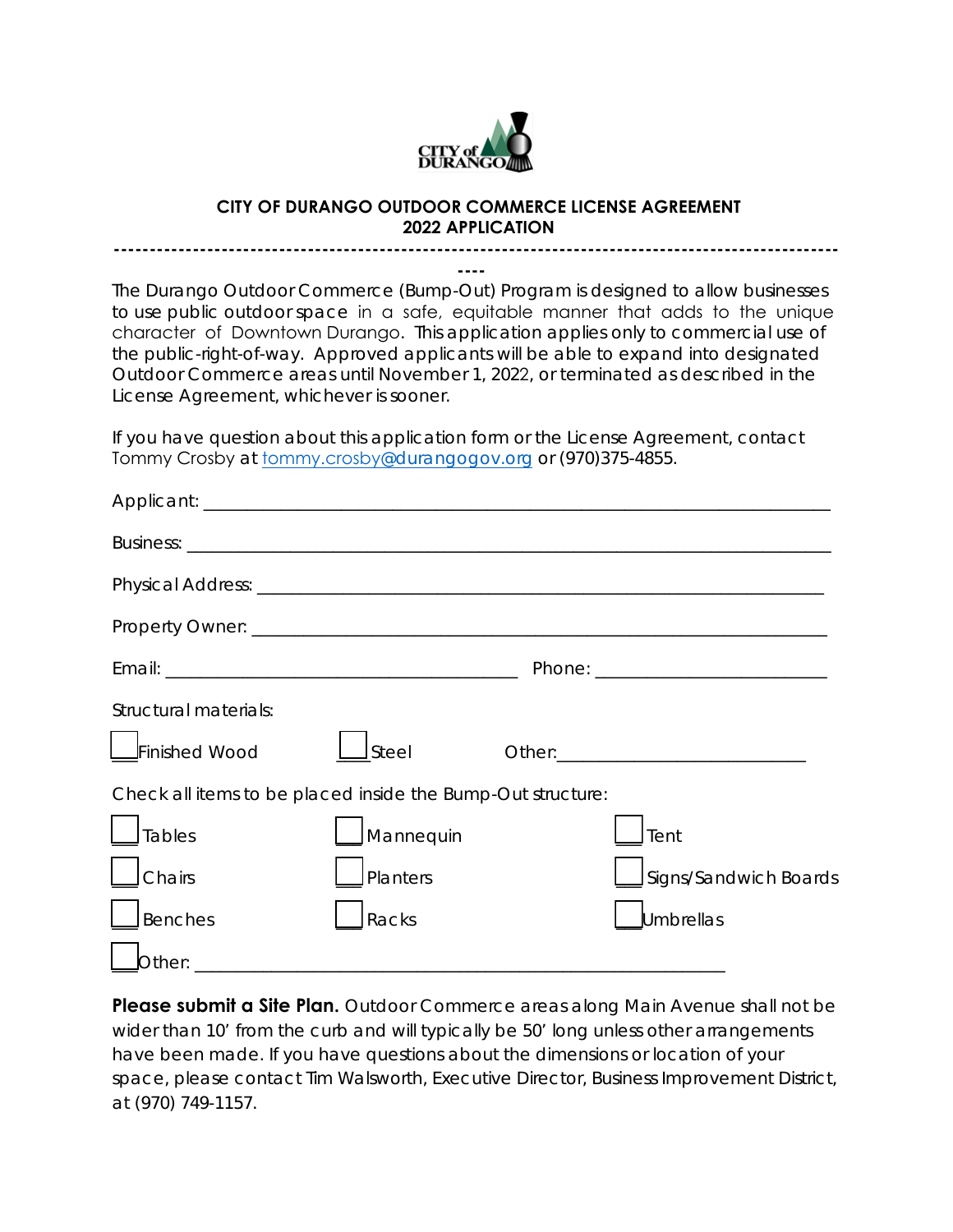- Do you plan to serve alcohol in the Bump-Out area? ☐ Yes\* ☐ No \*If yes, you must submit both an ["Outdoor Liquor Service Application](https://www.durangogov.org/DocumentCenter/View/17463/Outdoor-Liquor-Service-Application-PDF)" AND a ["DR 8442](https://www.colorado.gov/pacific/sites/default/files/DR%208442e_1.pdf) [Form](https://www.colorado.gov/pacific/sites/default/files/DR%208442e_1.pdf)" (temporary modification of premise permit) with this application**.** These forms can be found at: <https://www.durangogov.org/1364/Bump-outs-for-Businesses>.
- Does your bump-out encroach into the adjacent property line?  $\Box$  Yes\*\* No \*\**If yes, approval from the adjacent property owner is required for application to be approved.*

Adjacent property address: \_\_\_\_\_\_\_\_\_\_\_\_\_\_\_\_\_\_\_\_\_\_\_\_\_\_\_\_\_\_\_\_\_\_\_\_\_\_\_

Property owner signature of approval: \_\_\_\_\_\_\_\_\_\_\_\_\_\_\_\_\_\_\_\_\_\_\_\_\_\_\_\_\_

- Is your business interested in hosting an on-street bicycle parking corral? 门Yes 门No
- Will your bump-out follow the same design as last year? ☐ Yes ☐ No *If yes, please submit the same plan as last year with clearly demarcated ADAaccessible access points and seating area. If no, you will need to submit an updated site plan for approval along with this application.*
- **For the application to be deemed complete, the following must be included:**
	- o An accurately scaled site plan showing exact location of the bump-out. The site plan may be drawn on the attached grid. The site plan should include the following:
		- $\triangleright$  Clearly demarcated ADA-accessible access points to the bump out area.
		- $\triangleright$  Proposed location of merchandise and/or seating layout with approximate dimensions. Please include any pictures of proposed furnishings which will be placed in the area.
		- $\triangleright$  Location of existing street fixtures (e.g. utility poles and vaults, sign posts, tree grates, fire hydrants and all Fire Department connections) and their distance to the nearest edge of the bump-out.
		- $\triangleright$  Materials used for the surface, railing, and other attached elements. Please include photos or spec sheets if possible.
		- > Dimensioned color rendering of any proposed signage. Please indicate on the site plan the location of all signage.

**Guidelines for Use:** The Public Right-of-Way (ROW) is the dedicated space where the public is allowed to pass through the City without the need to obtain permission from private property owners. It is also the location where the City provides many of its services and constructs and maintains critical infrastructure provided for the public. To allow private businesses to temporarily utilize the public spaces, there are multiple considerations which local businesses must agree to in order to take advantage of the public right-of-way for commercial purposes.

An exhaustive list of the guidelines for using these areas is included in the License Agreement and Design Guidelines and Standards, but the key items are summarized below:

- Maintain a minimum of six feet of unobstructed pedestrian use on the sidewalks and staff must avoid blocking pedestrian flow.
- Use of the area shall be between the hours of 7:00 AM to 10:00 PM.
- Furnishings, signs, tent, and other items must be securely anchored (not to building).
- Employees and servers will be informed about polluting/illicit discharges and shall not allow waste, food, litter, or beverages to be poured on the street or sidewalk.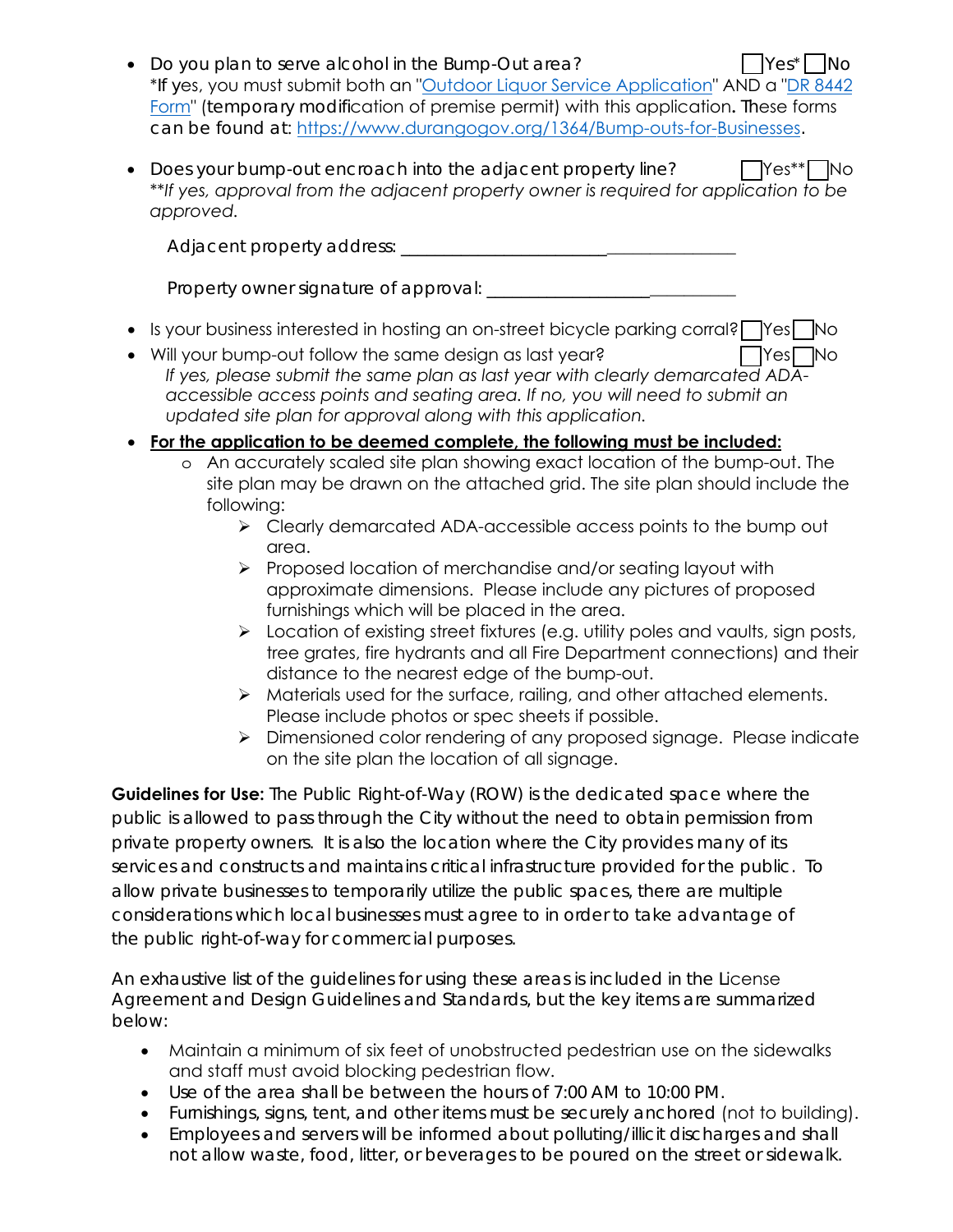- Employees and servers will be informed about polluting/illicit discharges and shall not allow waste, food, litter, or beverages to be poured on the street or sidewalk.
- The use of the area cannot inhibit the free movement of pedestrians on the sidewalk.
- No amplified music is allowed in these areas.
- No smoking.

By signing below and by entering into the attached License Agreement, the applicant agrees to all the terms and conditions listed in the License Agreement.

| Reviewer Name: _______________________________ |  |
|------------------------------------------------|--|
|                                                |  |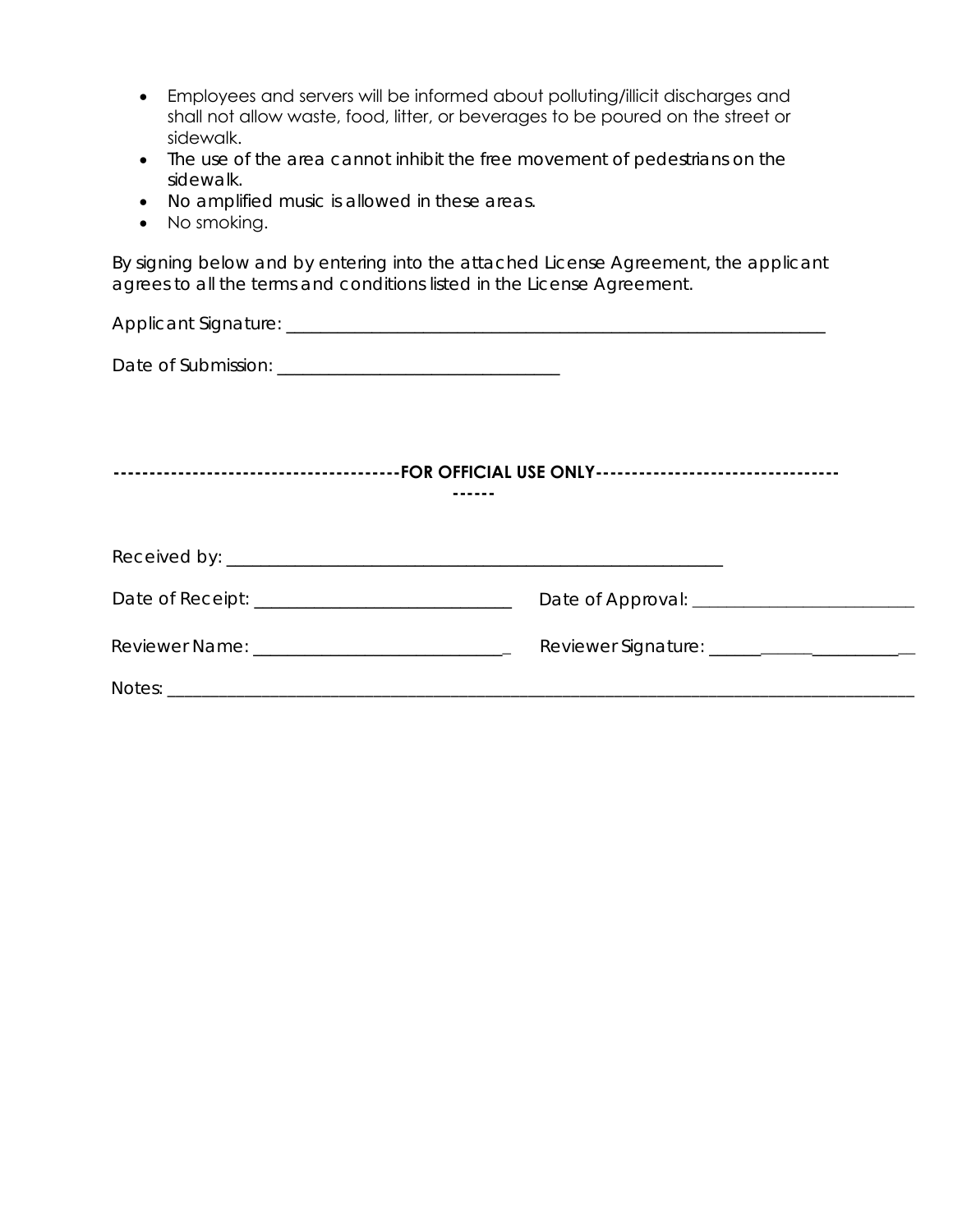## **LICENSE AGREEMENT FOR TEMPORARY USE OF PUBLIC RIGHT OF WAY FOR OUTDOOR COMMERCE**

| THIS LICENSE AGREEMENT (hereinafter "Agreement") is made and entered into this              |
|---------------------------------------------------------------------------------------------|
| day of ________________, 20_____, by and between the City of Durango, Colorado, a home rule |
| municipal corporation (hereinafter "City") and __________________________________           |
| (hereinafter "Licensee").                                                                   |
|                                                                                             |
|                                                                                             |
|                                                                                             |
|                                                                                             |
| Phone Number:                                                                               |
| Email:                                                                                      |

**WHEREAS,** the City desires to explore options to increase the opportunities for owners and operators of businesses within the City to conduct operations, including the use of City rights of way and sidewalks on a temporary basis for outdoor commerce; and

**WHEREAS,** the Licensee desires to obtain a revocable and non-exclusive license from the City to use and occupy a portion of the City's rights of way and/or sidewalks to allow a temporary expansion of its current business operations; and

**WHEREAS,** the City is willing to grant Licensee a revocable and non-exclusive license for such purpose, upon the terms and conditions of this Agreement.

**NOW, THEREFORE,** the City and Licensee agree as follows:

1. Licensed Premises. The City hereby grants to Licensee a revocable and non-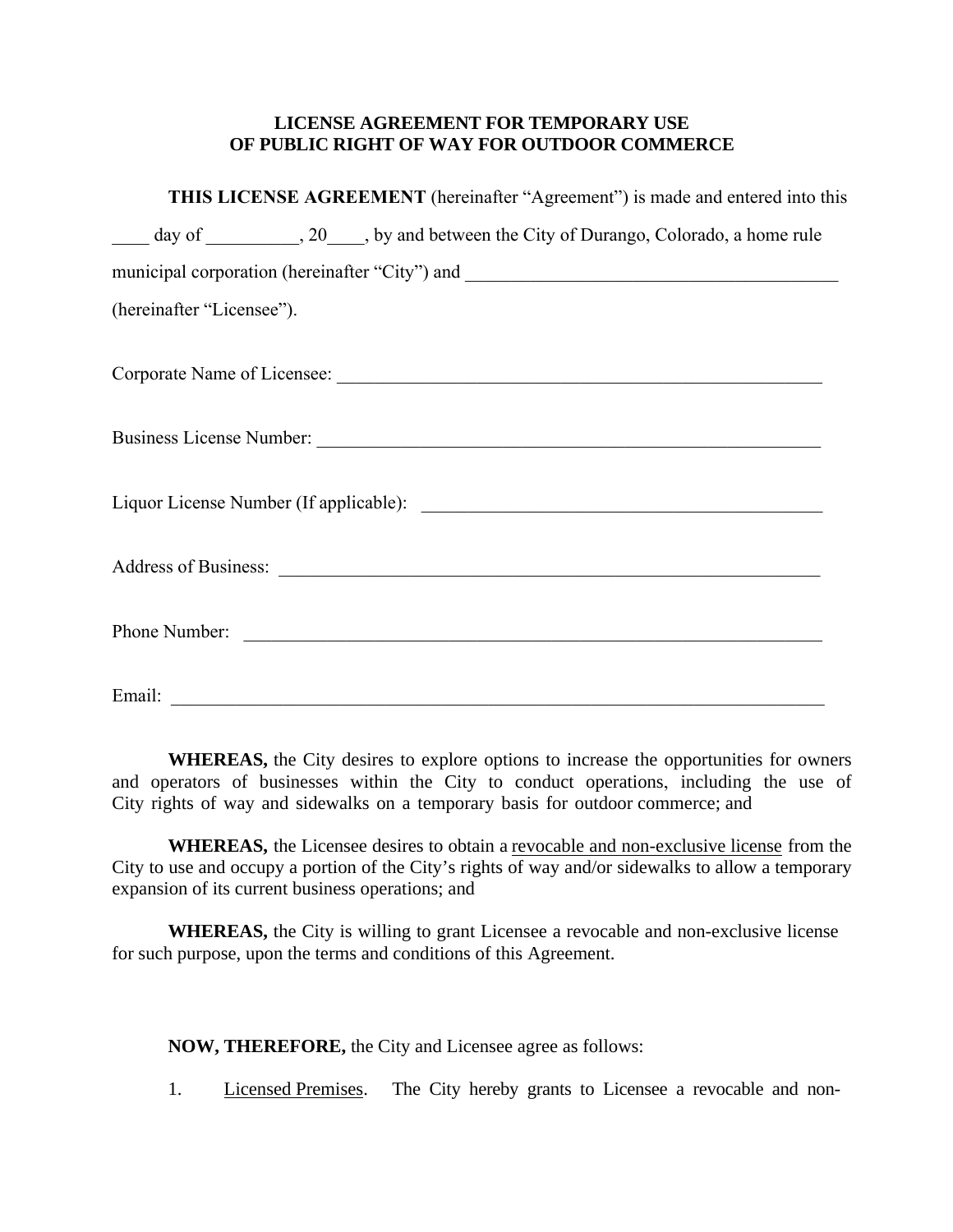exclusive license to occupy and use the following described premises (the "Premises") on the terms contained herein, located adjacent to or near

as more particularly described and depicted in Exhibit "A", attached hereto and incorporated herein by reference.

2. Term. The license herein granted shall be effective beginning \_\_\_\_\_\_\_\_, 20\_\_\_, and shall continue until November 1, 2022, unless terminated sooner as provided herein.

3. Payment. There shall be no fee for the Temporary License, the City being benefited by the increase in commerce within the City resulting from the use of the Premises.

4. Use. The Licensee shall be entitled to use and occupy the Premises for the sole purpose of operating and maintaining a temporary outdoor expansion of its current business operation. Such area shall be open to the public. Use of the area shall be between the hours of 7:00 AM to 10:00 PM. Licensee further agrees to use the premises for no purpose prohibited by the laws of the United States, the State of Colorado, or ordinances of the City of Durango. All use of the Temporary Outdoor Commerce space must comply with all relevant public health orders issued by the State of Colorado, San Juan Basin Public Health, and the City of Durango. Further, licensee agrees to comply with all reasonable recommendations by the City of Durango relating to the use of the licensed premises.

5. Conduct of Use. The temporary use and occupancy of the Premises by Licensee, including any proposed improvements, shall be installed and conducted in accordance with conditions, standards and requirements listed below. Licensee agrees to permit agents of the City to enter upon the Premises at any time to inspect and make any necessary repairs or alterations to the sidewalks, curbs, gutters, streets, utility poles, or other public facilities as the City may deem necessary or proper for the safety, improvement, maintenance or preservation thereof. Licensee further agrees that if the City of Durango shall determine to make major structural changes to city property which may affect any structures placed within the Premises by the Licensee that the Licensee, by execution of this agreement, hereby agrees to remove equipment from the Premises and waives any and all right make any claim for damages to the improvements (or to its license interest) and agrees to remove any structures necessary during such construction periods.

6. General Use and Care of Premises. Licensee agrees to take such actions as are necessary to maintain any approved improvements and Premises in good and safe condition at all times. Licensee further agrees to comply at all times with the ordinances, resolutions, rules, and regulations of the City, all health orders or advisories then in effect and all other applicable rules, laws or regulations imposed by any other entity with jurisdiction. All use of the premises must abide by the following provisions:

- a. Equipment shall not obstruct any fire hydrants, which includes a clear path from the street and 15-foot clear zone around the hydrant.
- b. Equipment shall not obstruct any valves or other apparatus necessary to operate or maintain the water system.
- c. Fire Department Connections shall have a clear three foot direct path from the street to the building with no obstacles to connect equipment.
- d. Outdoor Commerce space shall not cover or obstruct any inlets or sewer manholes.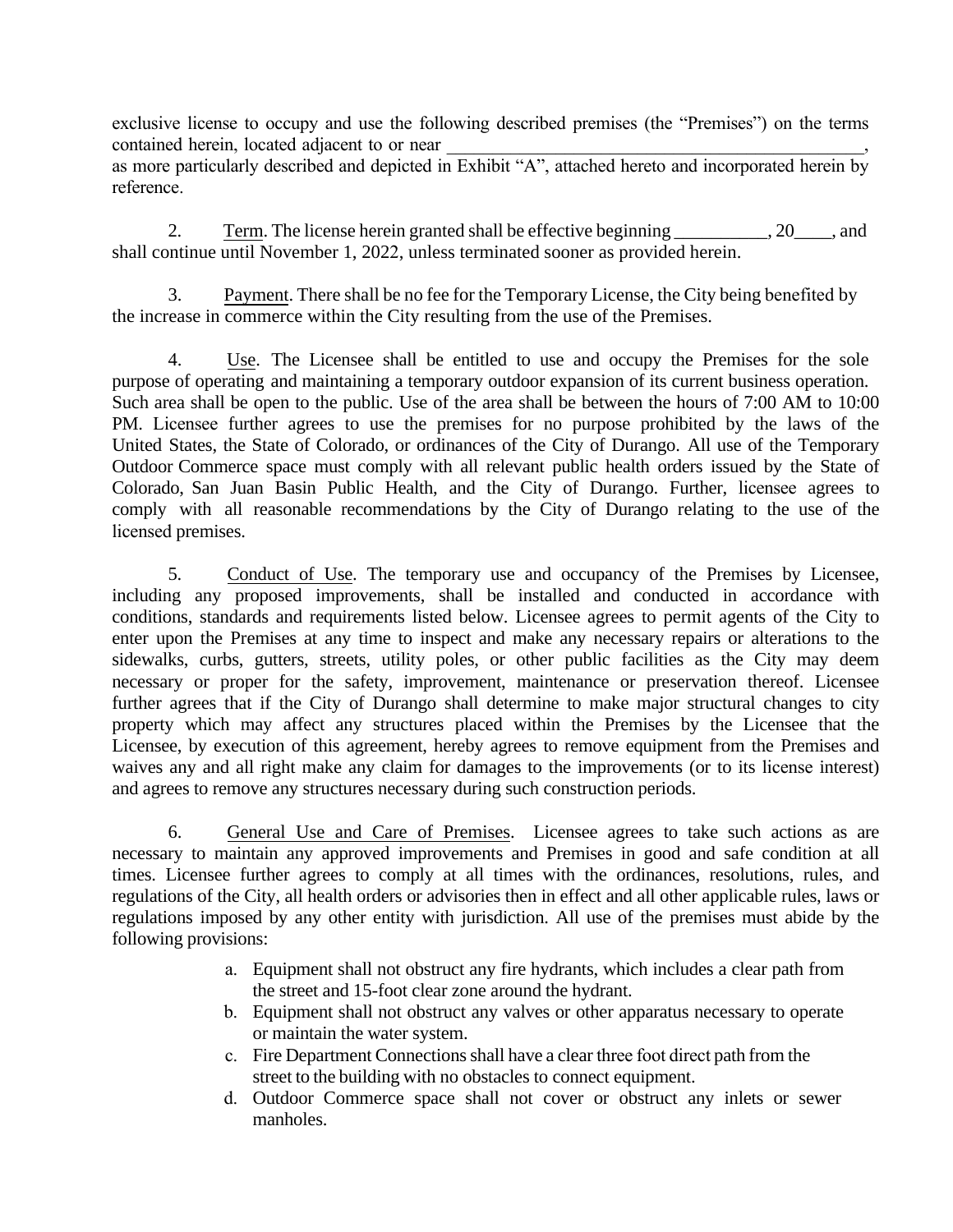- e. Cleanouts will be available for access for cleaning and maintenance.
- f. Fats, oils, and greases shall be disposed of internally in a proper oil or grease trap, not outdoors or in any sewer manhole service connection or stormwater inlet.
- g. The curb and gutter shall not be obstructed and the outdoor space shall provide for drainage to flow in the curbline.
- h. Outdoor Commerce space shall be cleaned daily and shall be kept clean before the start of a storm event.
- i. Employees and servers will be informed about illicit discharges and shall not allow waste, food, litter, or beverages including alcohol, soda, coffee, and teas to be poured on the street or sidewalk.
- j. All non-secured equipment must be removed from the Temporary Outdoor Commerce area between the hours of 10:00 PM - 7:00 AM.
- k. Furnishings, signs, tent, and other items must be securely anchored within the Temporary Outdoor Commerce area and not anchored to the building.
- l. Costs associated with acquiring, maintaining and insuring equipment and activity within the Outdoor Commerce space will be the responsibility of the applicant and the City must be co-insured.
- m. Applicants must continuously maintain a minimum of six feet for pedestrian use on the sidewalks and staff must avoid blocking pedestrian flow.
- n. Equipment in the Outdoor Commerce space cannot be used as pet tie outs. The applicant must follow San Juan Basin Public Health standards for pets.
- o. This License does not include authorization for liquor license or other permit requirements. The applicant is responsible for ensuring all the required permits and license are attained.
- p. Umbrellas and shade canopies may be used provided there is at least seven feet of clearance under the umbrella or canopy. Umbrellas that are visible from public rights-of-way may not have signs or logos that advertise any product or business. Umbrellas and retractable canopies must be securely anchored. No tents or sides on a canopy/umbrella are allowed.
- q. No amplified music is allowed in the Premises.
- r. Garbage receptacles and wait stations must be taken in at night. Garbage receptacles and wait stations must comply with Colorado retail food regulations.
- s. No food preparation is allowed in the Premises.
- t. Portable gas heaters cannot be located beneath, or closer than 5 feet to combustible decorations, combustible overhangs, awnings, sunshades, or similar combustible materials. This includes trees and other vegetation or any direction per DFPD.
- u. Portable gas-fired heaters cannot be located any closer than 5 feet to buildings.
- v. Portable gas-fired heaters cannot be located within 5 feet of exits or exit paths. A safer, recommended alternative to gas-fired heaters are infrared patio heaters or directly connected natural gas heaters.
- w. Smoking shall be prohibited within the outside seating area or the parking lot.
- x. One sign containing a menu and of no more than nine (9) square feet is permitted in licensed premises, and must be attached to the hostess station, fencing, etc. Signage must be submitted as part of the License application.
- y. Installation of bump-outs shall not disrupt traffic or change how vehicles travel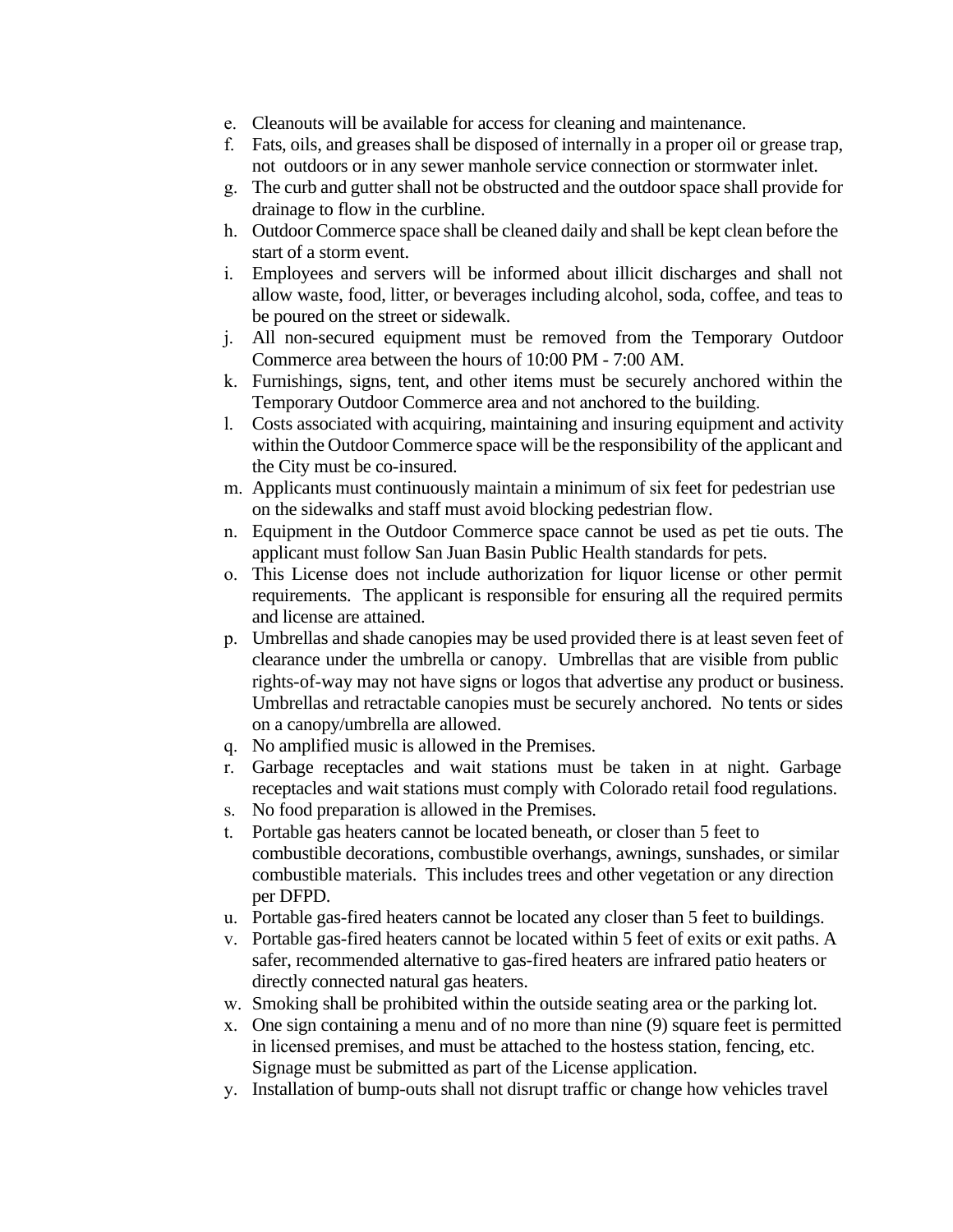adjacent to the parking spaces. If installation cannot be contained within the parking spaces, a ROW permit and traffic control may need to be obtained.

7. Compliance. If Licensee fails to comply with its obligations under this Agreement, the City may at its sole option terminate this Agreement as provided herein or take such measures as it determines necessary to bring the Premises into compliance with the terms hereof, and the cost of any such measures shall be paid by Licensee. Generally, one warning will be issued and any repeat infractions will result in the revocation of this License.

8. Acknowledgment of General Condition. Licensee acknowledges that its use and occupancy hereunder is of the Premises in its present, as-is condition with all faults, whether patent or latent, and without warranties or covenants, express or implied. Licensee acknowledges the City shall have no obligation to repair, replace or improve any portion of the Premises in order to make such Premises suitable for Licensee's intended uses.

9. Taxes. The Premises are presently exempt from any real property taxation. In the event the County Assessor determines that the Premises is subject to the lien of general property taxes due to Licensee's use or occupancy, Licensee shall be responsible for the payment of taxes.

10. Liens. Licensee shall be solely responsible for and shall promptly pay for all services, labor or materials furnished to the Premises at the instance of Licensee. The City may at Licensee's expense discharge any liens or claims arising from the same.

11. Licensee and City's Property. The City shall have no responsibility, liability, or obligation with respect to the safety or security of any personal property of Licensee placed or located on, at, or in the Premises, it being acknowledged and understood by Licensee that the safety and security of any such property is the sole responsibility and risk of Licensee.

12. Indemnity and Release. Licensee shall be solely responsible for any damages suffered by the City or others as a result of Licensee's use and occupancy of the Premises. Licensee agrees to indemnify and hold harmless the City, its elected and appointed officers, agents, employees and insurers harmless from and against all liability, claims, damages, losses, and expenses, including but not limited to attorneys' fees, arising out of, resulting from, or in any way connected with (a) Licensee's use and occupancy of the Premises; (b) the conduct of Licensee's operations or activities on the Premises; (c) any liens or other claims made, asserted or recorded against the Premises as a result of Licensee's use or occupancy thereof; or (d) the rights and obligations of Licensee under this Agreement. Licensee hereby further expressly releases and discharges the City, its elected and appointed officers, agents, employees and insurers, from any and all liabilities for any loss, injury, death or damages or any person or property that may be sustained by reason of the use or occupancy of the Premises under this Agreement, excepting only those arising solely from willful and wanton conduct of the City's officer's or employees.

13. Insurance. Licensee represents that it will maintain for itself, its owners, its agents, successors and assigns necessary and adequate worker's compensation insurance, property damage insurance, and comprehensive general liability insurance with limits no less than the liability limits established by the Colorado Governmental Immunity Act, C.R.S. §24-10-101, *et seq*. In the event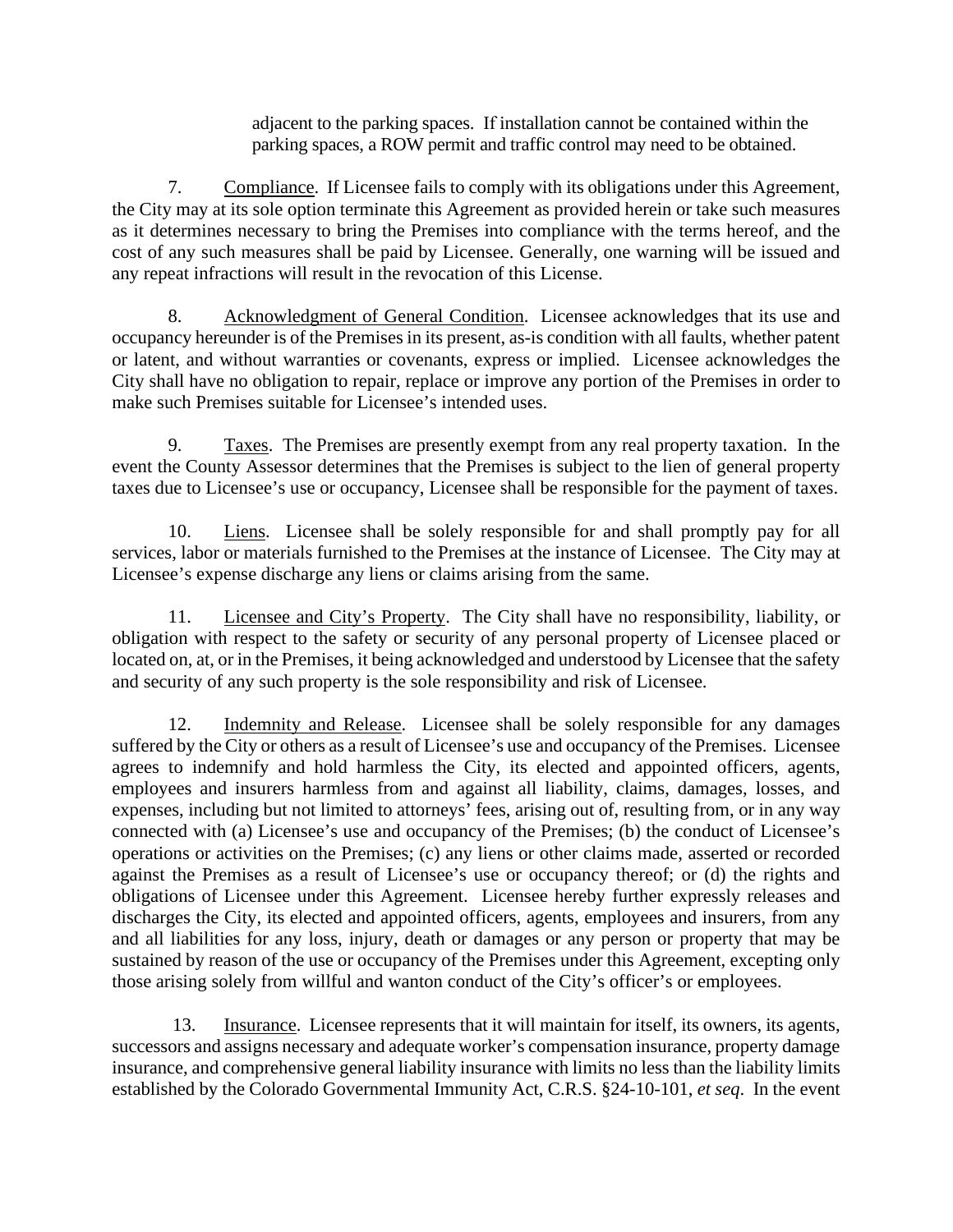the Premises will be used to serve, sell or furnish liquor or alcoholic beverages of any kind, then the Licensee shall obtain and maintain, in addition to the above referenced coverage, an adequate liquor liability policy which shall be at all times in an amount of not less than \$1,000,000 combined single limit for bodily injury and property damage per occurrence for any damages arising out of the sale, service or furnishing of any alcoholic beverage, and no occupancy of the Premises shall be commenced until an acceptable proof of such insurance is provided by the Licensee to the City. Failure on the part of Licensee to procure or maintain policies providing the required coverages, conditions, and minimum limits shall constitute a material breach hereof upon which the City may immediately terminate this Agreement.

14. No Waiver of Immunity or Impairment of Other Obligations. The City is relying on and does not waive or intend to waive by any provision of this Agreement the monetary limitations or any other rights, immunities, and protections provided by the Colorado Governmental Immunity Act, C.R.S. §24-10-101 et seq., as from time to time amended, or otherwise available to the City, and its officers and employees.

15. Termination. This License agreement may be terminated as follows: (a) if there is a breach or default in its terms by the Licensee, (b) upon the termination of the Licensee's possession of the Licensee's adjacent property or cessation of operation of its primary business location or (c) at the City's sole option at any time for its convenience and without any cause of any nature by giving written notice to the Licensee at least 10 days in advance of the termination date.

16. Restoration of Premises. At the termination of this Agreement by lapse of time or otherwise, Licensee shall deliver up the Premises in as good a condition as when Licensee took possession, excepting only ordinary wear and tear. At the time of such termination, Licensee at its sole expense shall remove from the Premises all improvements and other items placed on the Premises. If any such improvements or items are not removed at the termination of this Agreement, the City may remove them at Licensee's sole expense, and Licensee shall reimburse the City for all costs incurred, including but not limited to staff time and administrative overhead, within 15 days of receipt of a City invoice for same.

17. Notices. Any notices or communication required or permitted hereunder shall be given in writing and shall be personally delivered, or sent by United States mail, postage prepaid, registered or certified mail, return receipt requested, addressed as follows:

| City:                     | LICENSEE: |
|---------------------------|-----------|
| City of Durango           |           |
| <b>Attn: City Manager</b> |           |
| 949 $2^{nd}$ Ave.         |           |
| Durango, CO 81301         |           |

or to such other address or the attention of such other person(s) as hereafter designated in writing by the parties. Notices given in the manner described above shall be effective, respectively, upon personal delivery, upon facsimile receipt, or upon mailing.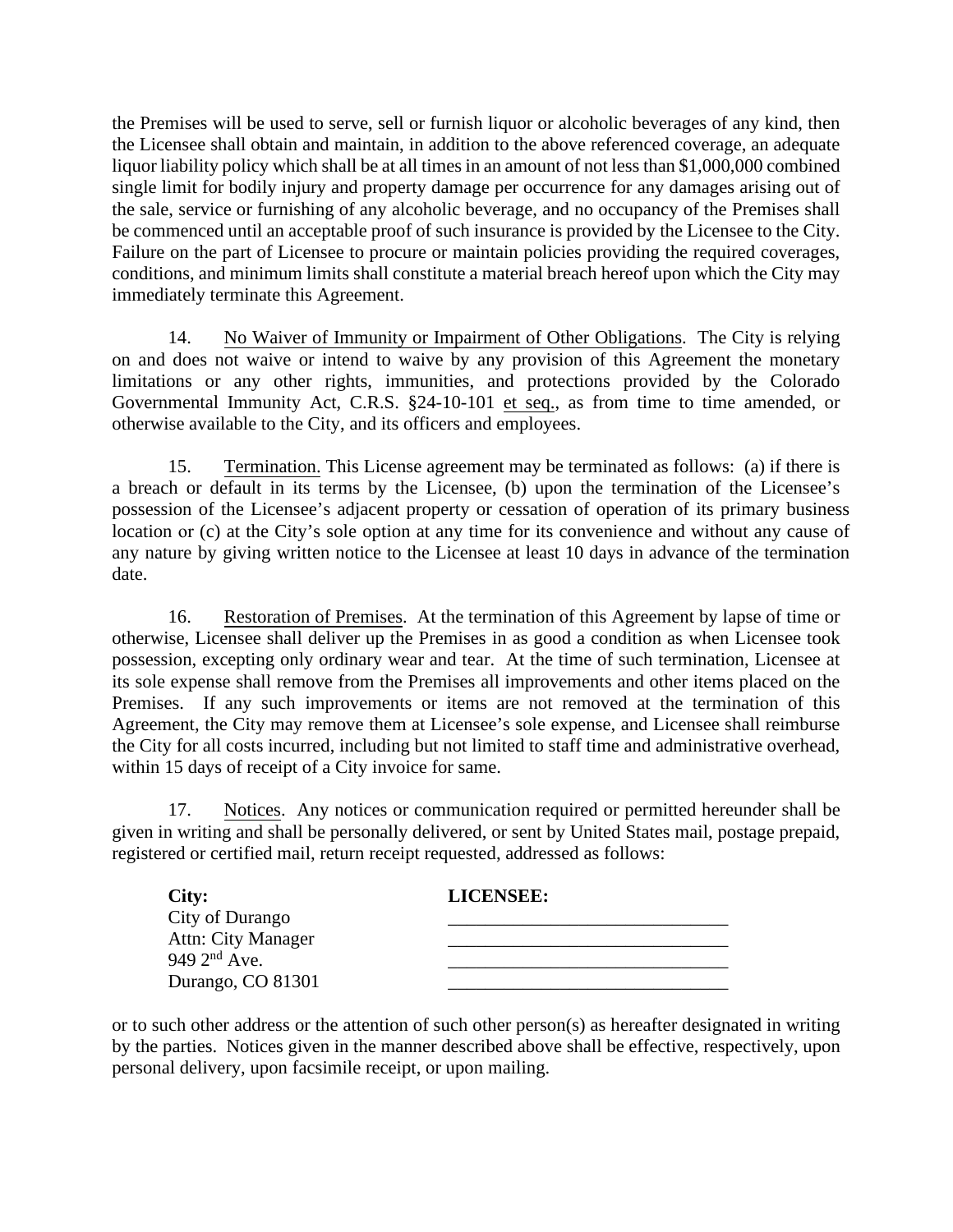18. Existing Rights. Licensee understands that the license granted hereunder is granted subject to prior franchise agreements and subject to all easements, rights to use and other interests of record applicable to the Premises, including those rights belonging to the City. Licensee shall be solely responsible for coordinating its activities hereunder with the City and the holders of such franchise agreements or of such easements or other interests of record, and for obtaining any required permission for such activities from such holders if required by the terms of such franchises or easements or other interests.

19. Agreement Personal. This Agreement is personal to the parties hereto. Licensee shall not transfer or assign any rights hereunder without the prior written approval of the City, which approval shall be at the City's sole option and discretion.

20. Entire Agreement; Authority. This Agreement is the entire agreement between the City and Licensee and may be amended only by written instrument subsequently executed by the City and Licensee. The undersigned signatory of Licensee represents that he or she has been duly authorized to execute this Agreement on behalf of Licensee and has full power and authority to bind Licensee to the terms and conditions hereof.

21. Survival. All of the terms and conditions of this Agreement concerning release, indemnification, termination, restoration of the Premises, remedies and enforcement shall survive termination of this Agreement.

22. No Third Party Beneficiaries. The Parties expressly agree that enforcement of the terms and conditions of this Agreement, and all rights of action relating to such enforcement, shall be strictly reserved to the Parties. The Parties expressly intend that any person other than the Parties who receives services or benefits under this Agreement shall be deemed to be an incidental beneficiary only.

**IN WITNESS WHEREOF**, the parties have entered into this Agreement on the date first above written.

949 E. 2nd Ave Durango, CO 81301

City of Durango CITY OF DURANGO, COLORADO

City Manager (or designee)

**\_\_\_\_\_\_\_\_\_\_\_\_\_\_\_\_\_\_\_\_\_\_\_\_\_\_\_\_\_\_\_\_\_\_\_\_\_\_** 

Licensee Printed Name \_\_\_\_\_\_\_\_\_\_\_\_\_\_\_\_\_\_\_\_\_\_\_\_\_\_\_\_\_\_\_\_\_\_\_\_\_\_\_\_

Licensee Signature \_\_\_\_\_\_\_\_\_\_\_\_\_\_\_\_\_\_\_\_\_\_\_\_\_\_\_\_\_\_\_\_\_\_\_\_\_\_\_\_